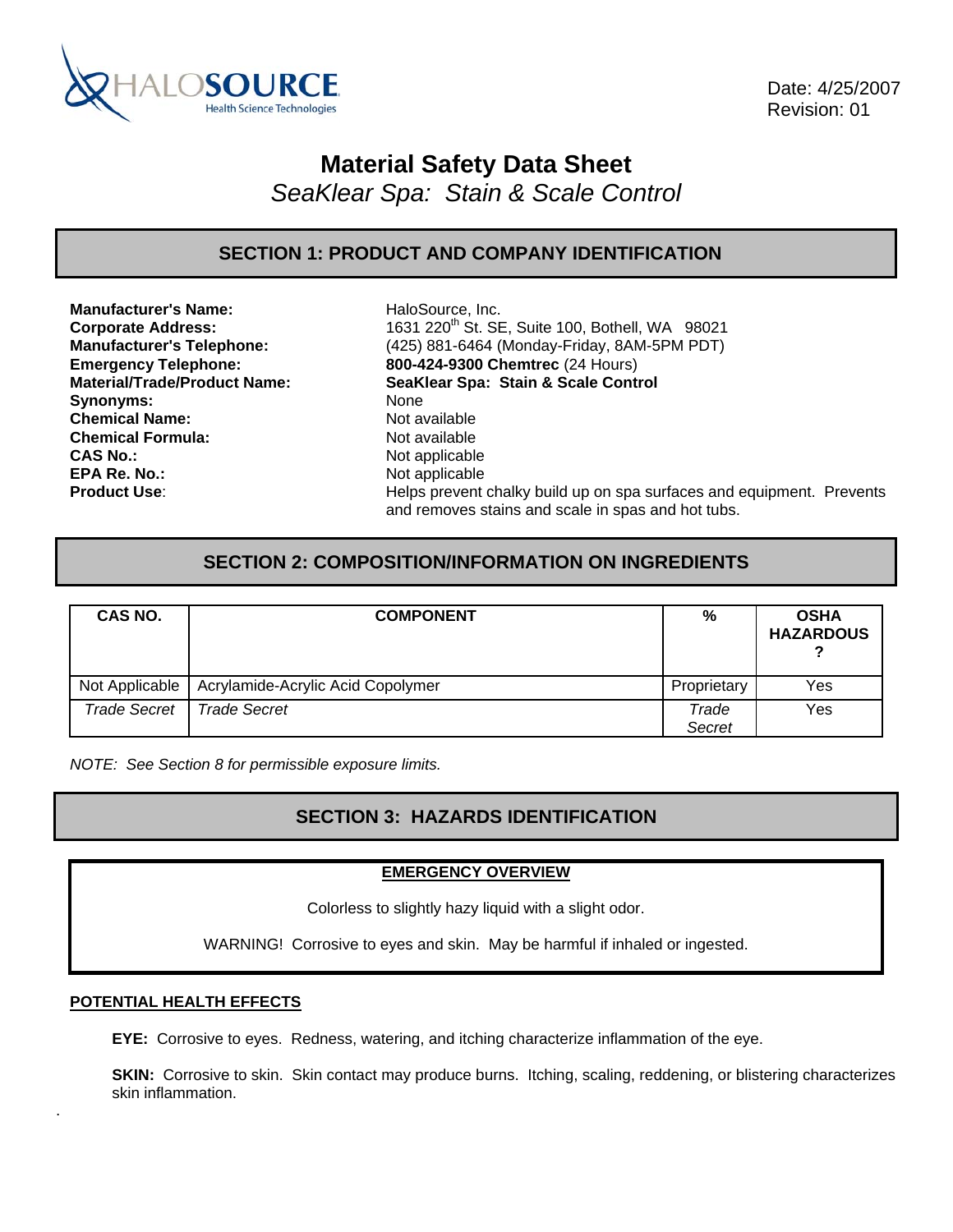#### SeaKlear Spa: Stain & Scale Control **Page 11 and Scale Page 11** and Page Number: 2 of 6

**INHALATION:** May be harmful if inhaled. Do not breathe spray mists of the undiluted product. Effects will depend upon solution strength and length of time of exposure.

**INGESTION:** May be harmful if ingested.

**CHRONIC EXPOSURE/CARCINOGENICITY:** Not listed as a carcinogen by OHSA, IARC, or NTP.

**SIGNS AND SYMPTOMS OF OVEREXPOSURE:** Redness, watering, and itching characterize inflammation of the eye. Skin contact may produce burns. Itching, scaling, reddening, or blistering characterizes skin inflammation.

**AGGRAVATION OF PRE-EXISTING CONDITIONS:** None known.

#### **POTENTIAL ENVIRONMENTAL EFFECTS:** None known.

## **SECTION 4: FIRST AID MEASURES**

#### **FIRST AID PROCEDURES**

**EYE CONTACT:** In case of contact, hold eyelids apart and immediately flush eyes with a steady, gentle stream of water for at least 15 minutes. Seek medical attention.

**SKIN CONTACT:** In case of contact, immediately wash with plenty water. Repeat washing. Remove contaminated clothing and shoes. Clean contaminated clothing and shoes before re-use. If irritation persists consult a health care professional.

**INHALATION:** Immediately remove victim to fresh air. If individual experiences nausea, headache, or dizziness, has difficulty in breathing or is cyanotic, seek medical attention.

**INGESTION:** Do not induce vomiting. Rinse with copious amounts of water or milk. Irrigate the esophagus and dilute stomach contents by slowly giving one (1) to two (2) glasses of water or milk. Avoid giving alcohol or alcohol related products. Incases where the individual is semi-comatose, comatose or convulsing, do not give fluids by mouth. In case of intentional ingestion of the product, seek medical assistance immediately; take individual to nearest medical facility.

**NOTE TO PHYSICIANS:** Not available.

## **SECTION 5: FIRE FIGHTING MEASURES**

**FLASH POINT:** >100°C **AUTOIGNITION TEMPERATURE:** Not available **UPPER FLAMMABLE LIMIT:** Not available **LOWER FLAMMABLE LIMIT:** Not available

**FLAMMABLITY CLASS (OSHA):** Not applicable **FLAME PROPAGATION/BURNING RATE:** Not available

**UNIQUE FIRE PROPERTIES:** None known

**HAZARDOUS COMBUSTION PRODUCTS:** None known, but carbon monoxide may be formed upon burning.

**EXTINGUISHING MEDIA:** Water fog, carbon dioxide, foam or dry chemical.

**PROTECTION OF FIREFIGHTERS:** Firefighters should wear positive pressure self-contained breathing apparatus and full turnout gear.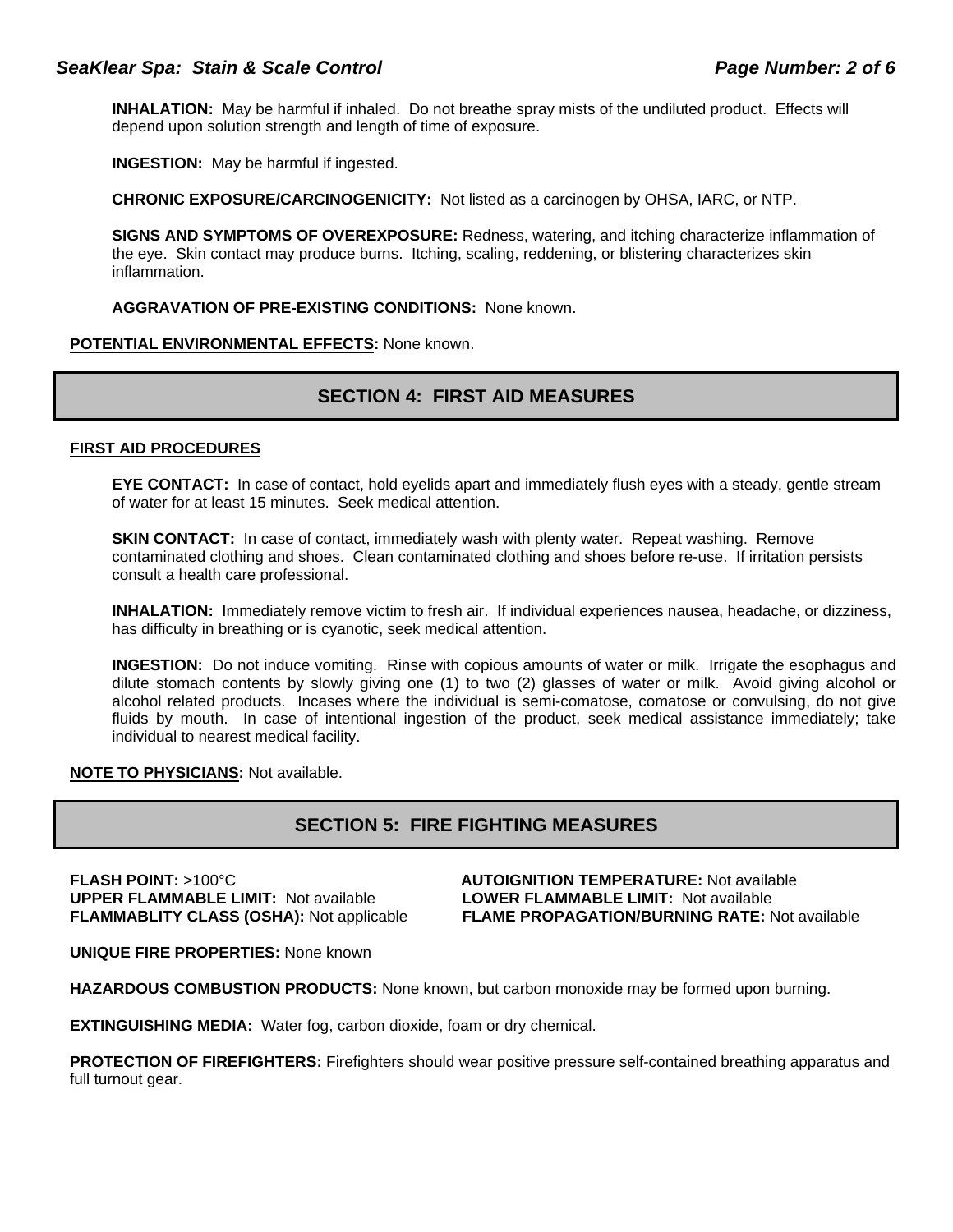## **SECTION 6: ACCIDENTAL RELEASE MEASURES**

**PERSONAL PROTECTIVE EQUIPMENT:** See Section 8 (Personal Protective Equipment).

**ENVIRONMENTAL PRECAUTIONS:** None known.

**METHODS FOR CLEANING UP:** Minimize area affected by spill or leak. Block any potential routes to water systems. Recover as much of the pure product as possible into appropriate containers. Clay, soil, or commercially available absorbents may be used to recover any material that cannot readily by recovered as pure product. Ensure that product does not come into contact with incompatible materials.

## **SECTION 7: HANDLING AND STORAGE**

#### **SAFE** *HANDLING* **RECOMMENDATIONS**

**VENTILATION:** Use dilution ventilation to control vapor and/or mist level.

**FIRE PREVENTION:** No special requirements.

**SPECIAL HANDLING REQUIREMENTS:** Use appropriate PPE (see Section 8).

#### **SAFE** *STORAGE* **RECOMMENDATIONS**

**CONTAINMENT:** Keep container closed when not in use.

**STORAGE ROOM RECOMMENDATIONS:** No special requirements.

**INCOMPATIBLE MATERIALS:** Steel, strong bases, strong oxidizers and strong alkali.

**STORAGE CONDITIONS:** No special requirements.

## **SECTION 8: EXPOSURE CONTROLS/PERSONAL PROTECTION**

**ENGINEERING CONTROLS:** Use dilution ventilation to control vapor and/or mist level.

#### **PERSONAL PROTECTIVE EQUIPMENT (PPE)**

**EYE/FACE PROTECTION:** Wear safety glasses with side shields or goggles.

**SKIN PROTECTION:** Chemical resistant apron and shoes is recommended.

**HAND PROTECTION**: Chemical resistant gloves.

**RESPIRATORY PROTECTION:** A respiratory protection program that meets OSHA's 29 CFR 1910.134 and ANSI Z88.2 requirements must be followed whenever workplace conditions warrant a respirator's use.

**GOOD HYGEIENE/WORK PRACTICES:** Always follow good hygiene/work practices by avoiding vapors or mists and contact with eyes and skin. Thoroughly wash hands after handling and before eating or drinking. Always wear the appropriate PPE when repairing or performing maintenance on contaminated equipment.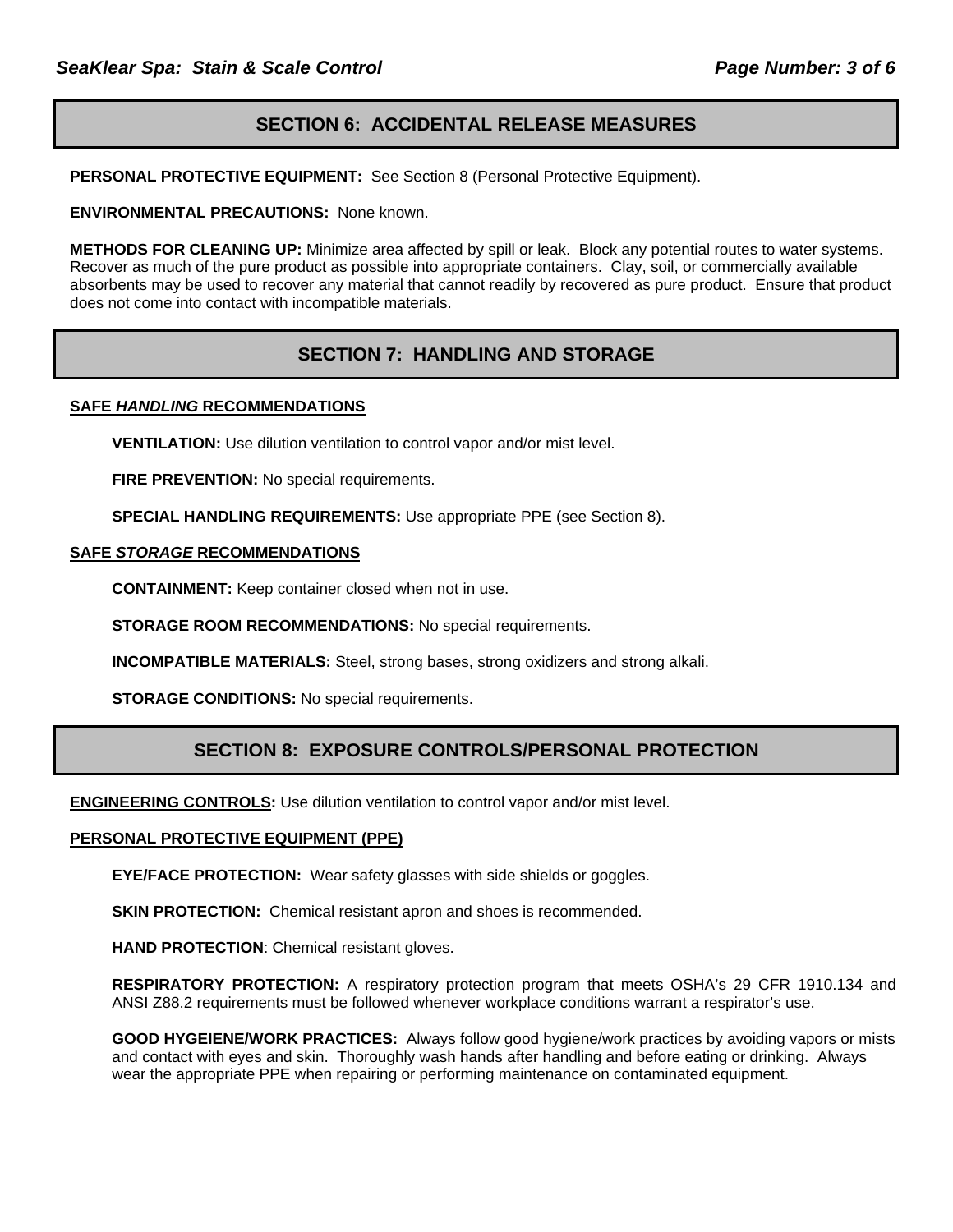## SeaKlear Spa: Stain & Scale Control **Page 19th Control Page Number: 4 of 6**

#### **EXPOSURE GUIDELINES**

| <b>PERMISSIBLE EXPOSURE LIMITS</b> |            |            |            |            |             |             |
|------------------------------------|------------|------------|------------|------------|-------------|-------------|
| INGREDIENT                         | OSHA       |            | WISHA      |            | ACGIH (TLV) |             |
| CAS NO.                            | TWA        | STEL       | TWA        | STEL       | TWA         | <b>STEL</b> |
| Not applicable                     | <b>Not</b> | <b>Not</b> | <b>Not</b> | <b>Not</b> | <b>Not</b>  | <b>Not</b>  |
|                                    | applicable | applicable | applicable | applicable | applicable  | applicable  |

## **SECTION 9: PHYSICAL AND CHEMICAL PROPERTIES**

**COLOR:** Colorless to slightly hazy **SHAPE:** Liquid **PHYSICAL FORM:** Liquid **ODOR:** Slight odor **pH:** 4.3 **VAPOR PRESSURE:** Not available **VAPOR DENSITY:** Not available **BOILING POINT:** >100°C **MELTING POINT:** Not available **FREEZING POINT:** Not available **SOLUBILITY IN WATER:** Soluble in cold and hot water **SPECIFIC GRAVITY OR DENSITY:** Not available

*NOTE: These physical data are typical values based on material tested but may vary from sample to sample. Values should not be construed as a guaranteed analysis of any specific lot or as specifications.*

## **SECTION 10: STABILITY AND REACTIVITY**

**CHEMICAL STABILITY:** Stable under normal conditions.

**CONDITIONS TO AVOID:** Elevated temperatures and heat.

**MATERIALS TO AVOID (INCOMPATIBILITY):** Steel, strong bases, strong oxidizers and strong alkali.

**HAZARDOUS DECOMPOSITION PRODUCTS:** None known, but carbon monoxide may be formed upon burning.

**HAZARDOUS POLYMERIZATION:** Will not occur.

## **SECTION 11: TOXICOLOGICAL INFORMATION**

**ORAL LD<sub>50</sub> (rat): >2000 MG/KG** 

**DERMAL LD<sub>50</sub> (rabbit):** > 2000 MG/KG

**SKIN IRRITATION: Corrosive** 

**EYE IRRITATION:** Corrosive

**SKIN SENSITIZATION: Not available.** 

**ADDITIONAL INFORMATION:** Not available.

## **SECTION 12: ECOLOGICAL INFORMATION**

**ECOTOXICITY:** Not available.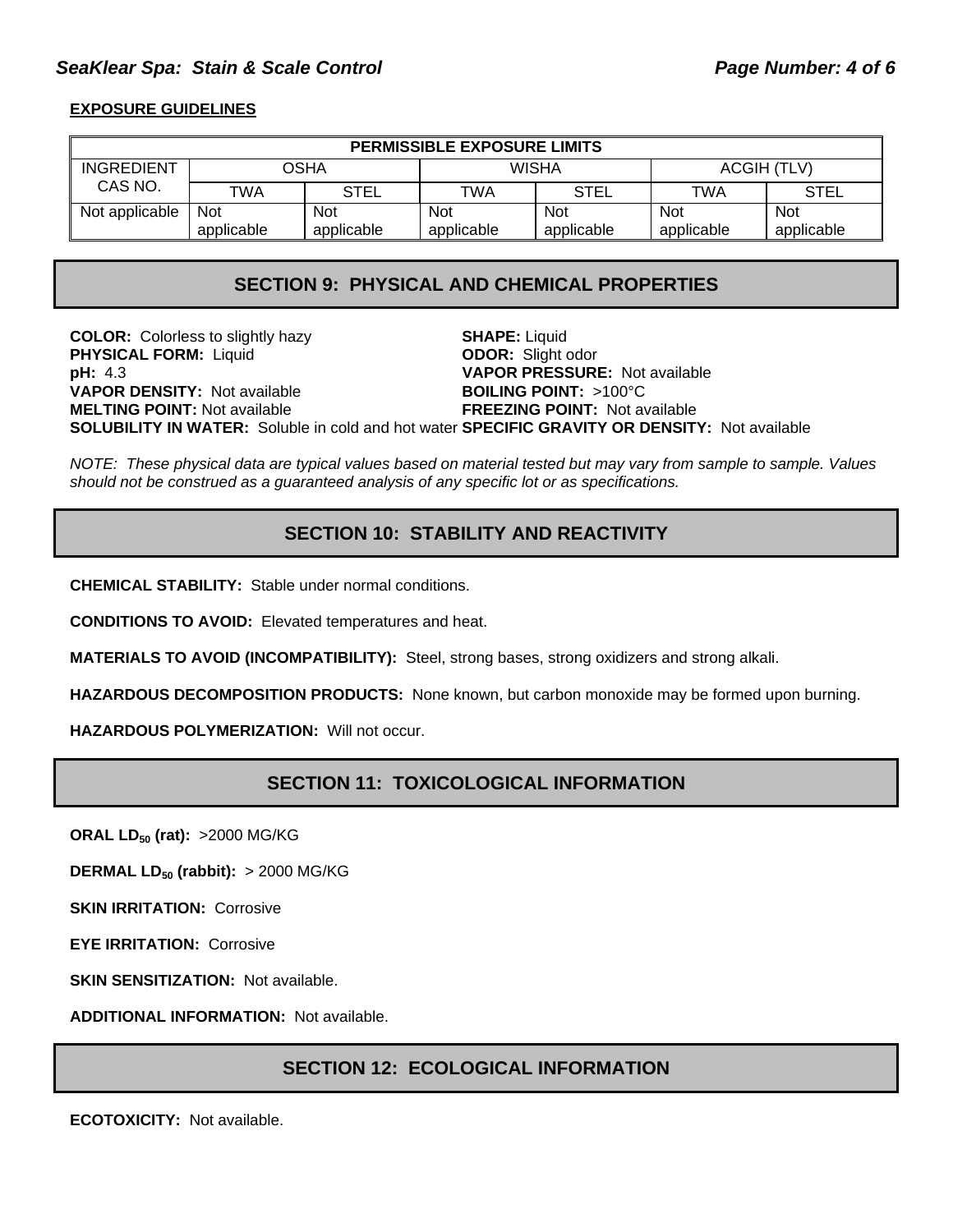**MOBILITY:** Not available.

**PERSISTENCE AND DEGRADABILITY:** Not available.

**BIOACCUMULATIVE POTENTIAL:** Not available.

**ADDITIONAL INFORMATION:** Not available.

#### **SECTION 13: DISPOSAL CONSIDERATIONS**

If this product as supplied becomes a waste, it does meet the criteria of a hazardous waste as defined under the Resource Conservation and Recovery Act (RCRA) 40 CFR 261. Please be advised that state and local requirements for waste disposal may be more restrictive or otherwise different from federal regulations. Consult state and local regulations regarding the proper disposal of this material.

*NOTE: Chemical additions, processing or otherwise altering this material may make the waste management information presented in this MSDS incomplete, inaccurate or otherwise inappropriate.* 

## **SECTION 14: TRANSPORT INFORMATION**

#### **U.S. DEPARTMENT OF TRANSPORTATION (DOT):**

| <b>Proper Shipping Name:</b>              | Corrosive liquids, n.o.s., (Acrylamide-acrylic acid copolymer) |
|-------------------------------------------|----------------------------------------------------------------|
| <b>Hazard Class:</b>                      |                                                                |
| Identification Number (UN Number): UN1760 |                                                                |
| Packing Group (PG):                       |                                                                |

## **SECTION 15: REGULATORY INFORMATION**

#### **TSCA STATUS:** Components are listed

#### **CERCLA REPORTABLE QUANTITY (RQ):**

| <b>CHEMICAL NAME</b> | <b>RQ</b>      |  |
|----------------------|----------------|--|
| Not applicable       | Not applicable |  |

#### **SARA TITLE III SECTION 302 EXTREMELY HAZARDOUS SUBSTANCES (EHS):**

| <b>CHEMICAL NAME</b> | TPQ            | <b>RQ</b>      |
|----------------------|----------------|----------------|
| Not applicable       | Not applicable | Not applicable |

**SARA TITLE III SECTION 311/312 HAZARD CATEGORIES:** Does this product/material meet the definition of the following hazard classes according to the EPA 'Hazard Categories' promulgated under Sections 311 and 312 of SARA Title III?

| <b>ACUTE HEALTH</b><br>HAZARD | CHRONIC HEALTH<br>HAZARD | <b>FIRE HAZARD</b> | REACTIVE HAZARD | <b>SUDDEN RELEASE</b><br>OF PRESSURE |
|-------------------------------|--------------------------|--------------------|-----------------|--------------------------------------|
| YES                           | ΝO                       | NΟ                 | ΝC              | ΝC                                   |